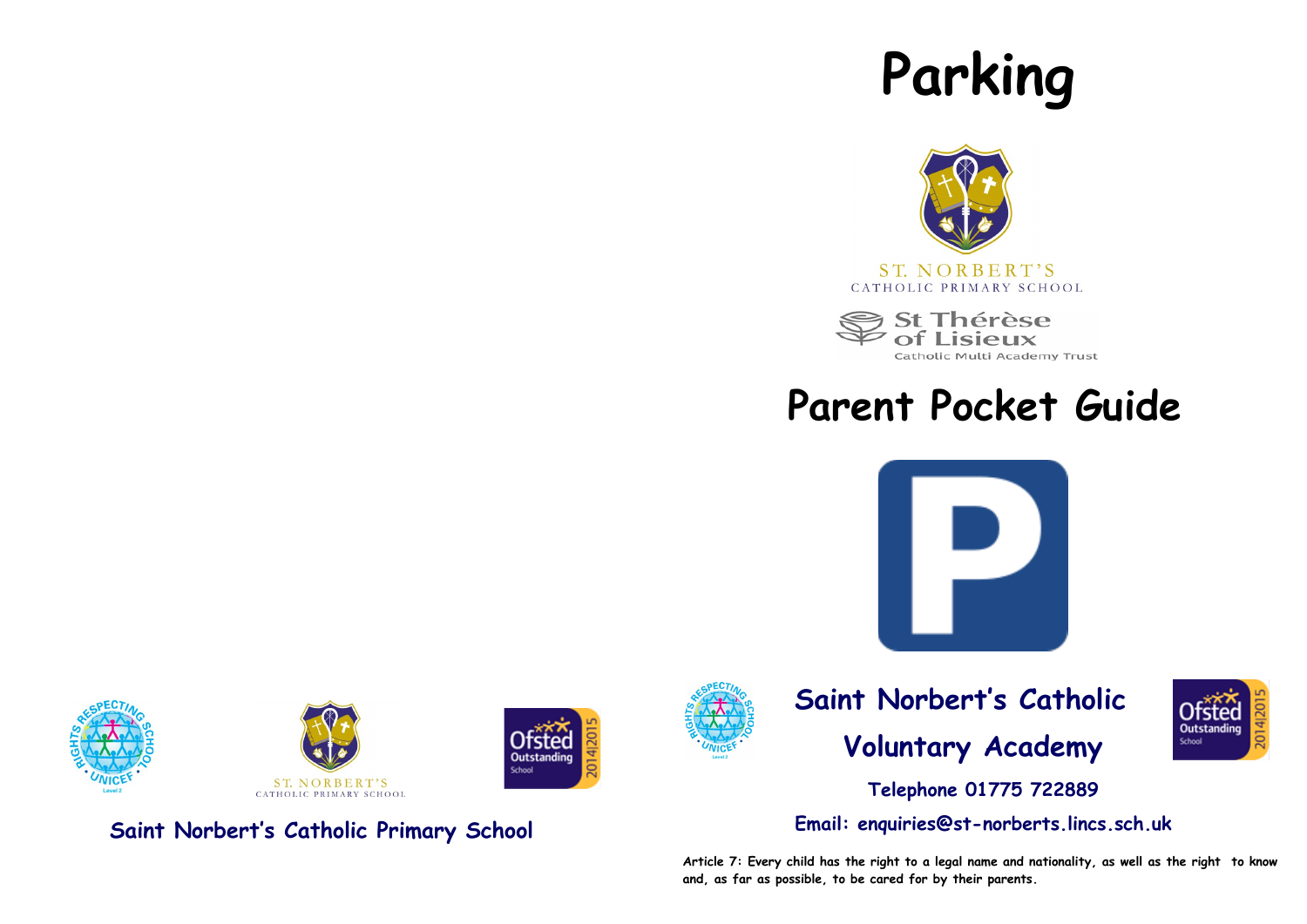

Why should you PARKWISE?



Through the success of School Travel Plans, parents, teachers and pupils are making an effort to reduce car trips to and from the County's schools. Using alternatives to the car when travelling to school helps to provide pupils with regular physical exercise, reduces congestion outside the school and helps improve safety for all. However, it is appreciated that for some people driving to school is the only realistic option and, as a result, cars are parked in the vicinity of schools. This guide aims to explain to everyone who travels to and from school by car how to park safely and considerately and become PARKWISE.

#### **Who can park in the school grounds?**

There are NO parking spaces for parents within the school grounds. The only people eligible to park within the school grounds are:

- Teachers
- Support staff
- External visitors

Those with disabilities and/or who have special prior arrangements made with the school

#### **Park & Stride**

If driving to school is the only option, see how you can help make a difference. Try parking in a location, about a ten minute walk away from the school. There are lots of benefits:

• You and your child can get fitter and healthier by walking

- Your child will be more alert in class
- You and your child will be able to talk to each other as well as friends
- It will reduce your Carbon Footprint
- Walking is free
- Your child will develop a greater awareness of their surrounding environment
- You won't get caught up in school run congestion
- Your child will gain vital road safety skills

#### **Car Share**

If you know someone in your locality who travels to the same school, why not arrange a car share? By sharing car journeys to school you can save time, cut expensive fuel bills and reduce wear and tear on your car. You also help to reduce congestion at the school during the morning and afternoon peak times.

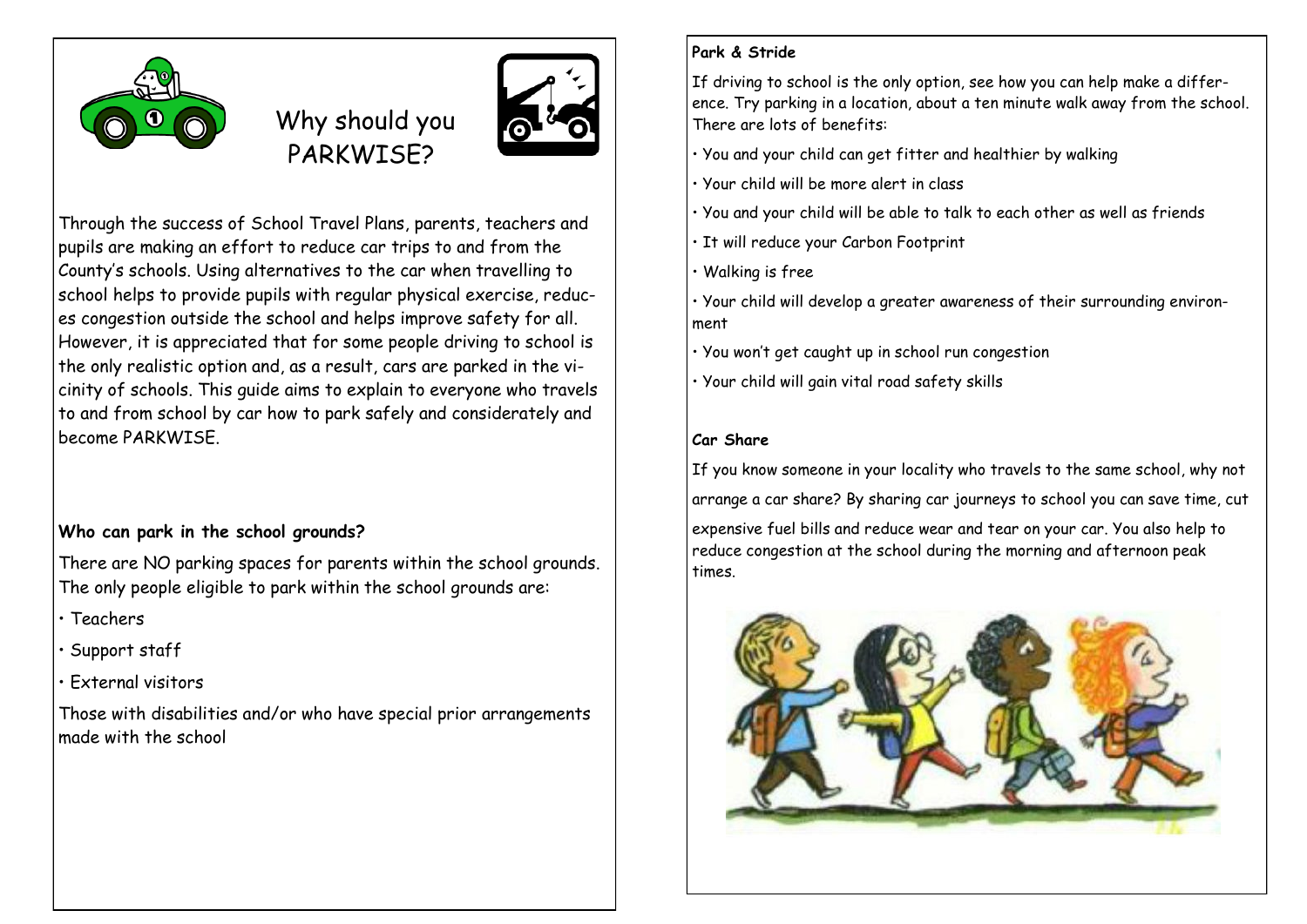**Do not rush your journey** to and from school; the entrance to the school is busy and requires your full attention. Leave with enough time to allow for the journey length.

**Take care when reversing in and out of parking spaces.** 

Small children are impossible to see in rear view mirrors.

**Slow right down when passing parked cars**, in case a child steps out.

**DO NOT** use school entrances to turn your car around

**Park on the road facing the direction of travel.**

**Avoid parking in awkward spaces where visibility is an issue** for passing cars and ensure that you're not parked in a location which could restrict emergency vehicle access to surrounding properties.

**Always let your children in and out of the car** on the pavement side, but be aware of pedestrians too.

**Never mount a pavement to let another vehicle past.** 

Think in advance to avoid such manoeuvres.

There is more information about parking in the Highway Code, which can be viewed on line at "direct.gov.uk highway code" paragraphs 238-252.

#### **PARKING ENFORCEMENT**

The local council have the responsibility for the enforcement of

certain on-street parking restrictions in Lincolnshire. Where this is not present, the Police remain responsible for enforcement.

Penalty Charge Notices or PCNs can be issued for

- Stopping on school zig zag lines and zebra crossings
- Parking on double yellow lines and verges
- Parking in residents' and disabled parking bays where a valid badge is not displayed
- Obstructing pedestrian and vehicle access points where there are dropped kerbs
- Double parking





shutterstock - 12880264